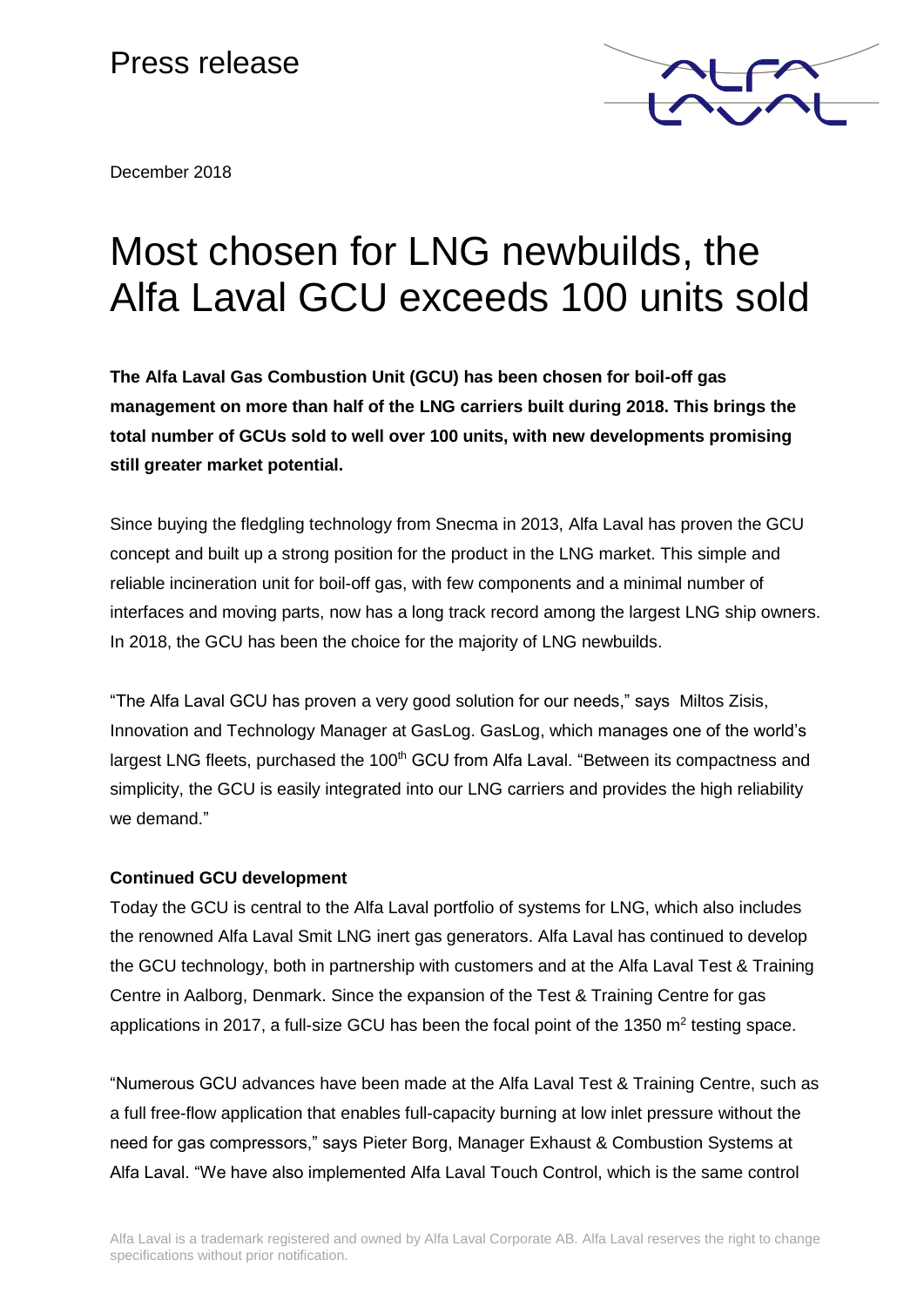system used on other Alfa Laval products, such as Aalborg boilers and Smit inert gas generators."

### **A smaller GCU to arrive soon**

Yet another GCU development will appear in 2019, when a smaller version is expected for commercial release. Whereas the current GCU is most suited to large vessels, the new unit will be optimized for 100–1000 kg/h of boil-off gas.

"The smaller GCU will be an excellent fit for small LNG carriers, floating storage and regasification units, LNG bunker vessels and vessels using LNG as fuel, which also need an option for burning boil-off gas," says Borg.

To learn more about the Alfa Laval GCU and Alfa Laval's approach to working with LNG, visit www.alfalaval.com/marine

#### **For further information, please contact**:

#### **Pieter Borg**

Manager Exhaust & Combustion Systems Alfa Laval Marine Division **Phone:** +45 9930 4434 **E-mail:** pieter.borg@alfalaval.com

#### **Anne Henningsen**

Marketing Communications Manager, Business Unit Boiler & Gas Systems Alfa Laval Marine Division **Phone:** +45 2492 8610 **E-mail:** anne.henningsen@alfalaval.com www.alfalaval.com/marine

#### **Editor's notes**

#### About Alfa Laval

Alfa Laval is a leading global provider of specialized products and engineering solutions based on its key technologies of heat transfer, separation and fluid handling.

The company's equipment, systems and services are dedicated to assisting customers in optimizing the performance of their processes. The solutions help them to heat, cool, separate